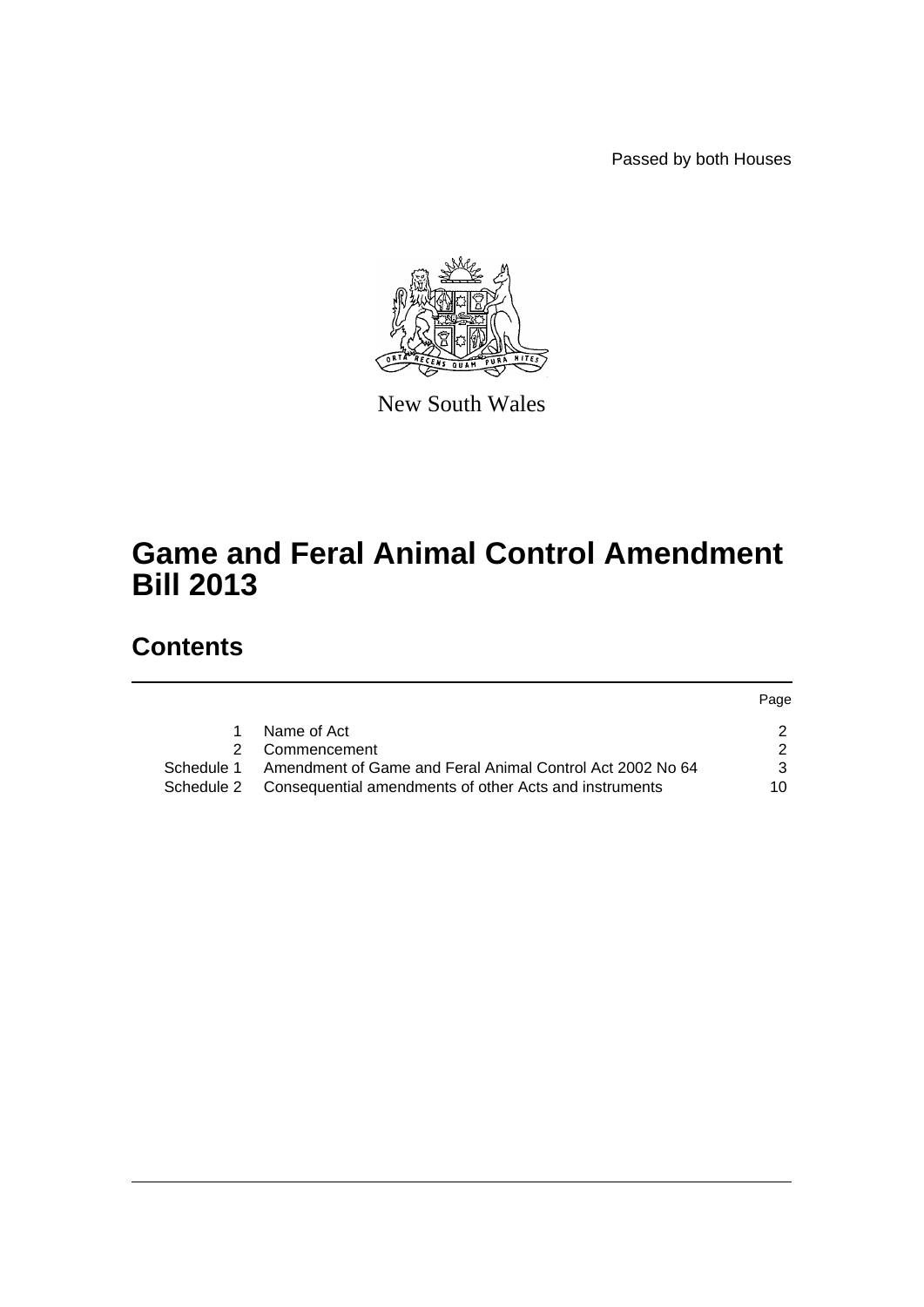*I certify that this public bill, which originated in the Legislative Assembly, has finally passed the Legislative Council and the Legislative Assembly of New South Wales.*

> *Clerk of the Legislative Assembly. Legislative Assembly, Sydney, , 2013*



New South Wales

# **Game and Feral Animal Control Amendment Bill 2013**

Act No , 2013

An Act to amend the *Game and Feral Animal Control Act 2002* to abolish the Game Council; and for other purposes.

*I have examined this bill and find it to correspond in all respects with the bill as finally passed by both Houses.*

*Assistant Speaker of the Legislative Assembly.*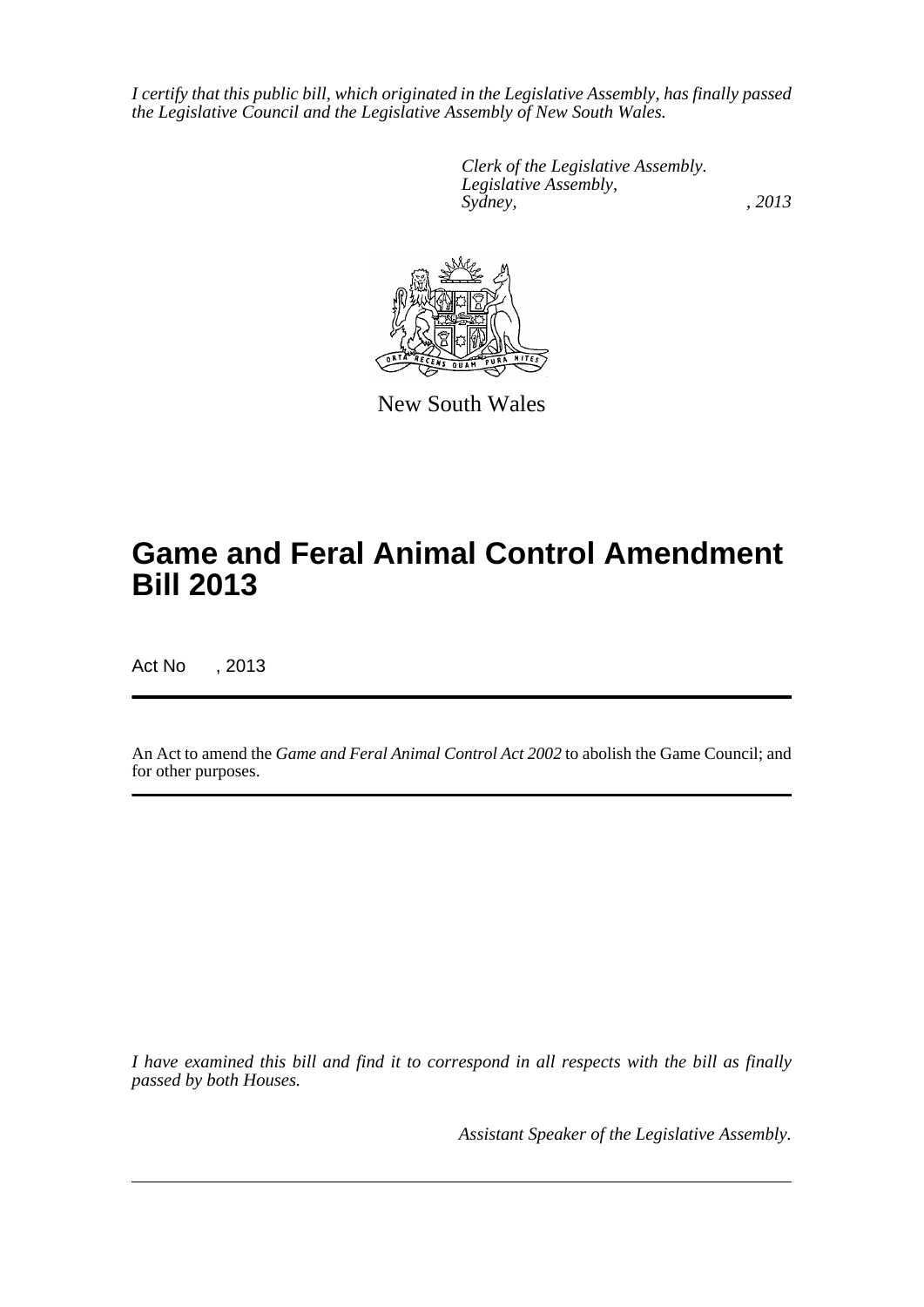## <span id="page-2-0"></span>**The Legislature of New South Wales enacts:**

## **1 Name of Act**

This Act is the *Game and Feral Animal Control Amendment Act 2013*.

## <span id="page-2-1"></span>**2 Commencement**

This Act commences on a day or days to be appointed by proclamation.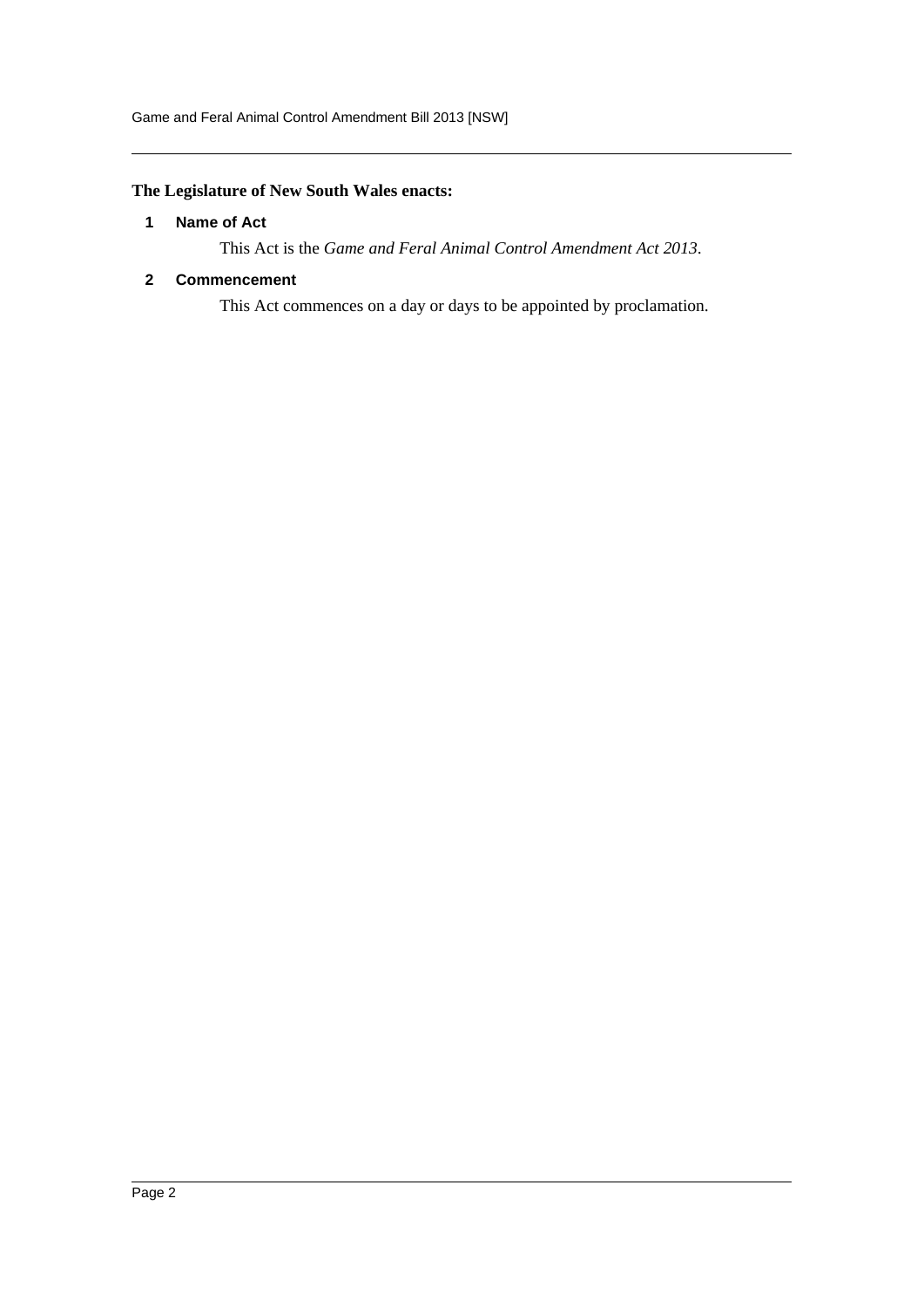# <span id="page-3-0"></span>**Schedule 1 Amendment of Game and Feral Animal Control Act 2002 No 64**

## **[1] Long title**

Omit "; to establish a Game Council".

## **[2] Section 4 Definitions**

Omit the definitions of *Committee of Management* and *Game Council*.

## **[3] Section 4**

Insert in alphabetical order:

*Game and Pest Management Advisory Board* or *Advisory Board* means the Game and Pest Management Advisory Board constituted under Part 2. *Regulatory Authority* means the Director-General of the Department of Trade and Investment, Regional Infrastructure and Services.

## **[4] Part 2 Game Council**

Omit the Part. Insert instead:

# **Part 2 Game and Pest Management Advisory Board**

## **7 Constitution of Advisory Board**

- (1) There is constituted by this Act a Game and Pest Management Advisory Board.
- (2) The Advisory Board has the functions conferred or imposed on it by or under this or any other Act.

## **8 Membership and procedure of Advisory Board**

- (1) The Advisory Board is to consist of not more than 8 members appointed by the Minister.
- (2) The persons appointed as members of the Advisory Board:
	- (a) are to include representatives of regional New South Wales, and
	- (b) are to be persons who together have expertise, skill or knowledge in the areas of pest management, wildlife, veterinary science, hunting, education and community engagement.
- (3) The regulations may make provision for or with respect to the appointment of persons as members of the Advisory Board.
- (4) Schedule 1 contains provisions with respect to the members and procedure of the Advisory Board.

## **9 Functions of Advisory Board**

- (1) The Advisory Board has the following functions:
	- (a) to represent the interests of licensed game hunters in matters arising under this Act,
	- (b) to provide advice on request to the Minister or the Regulatory Authority on game and feral animal control,
	- (c) to provide advice on request to the Minister on priorities for expenditure on research from the Game and Pest Management Trust Fund,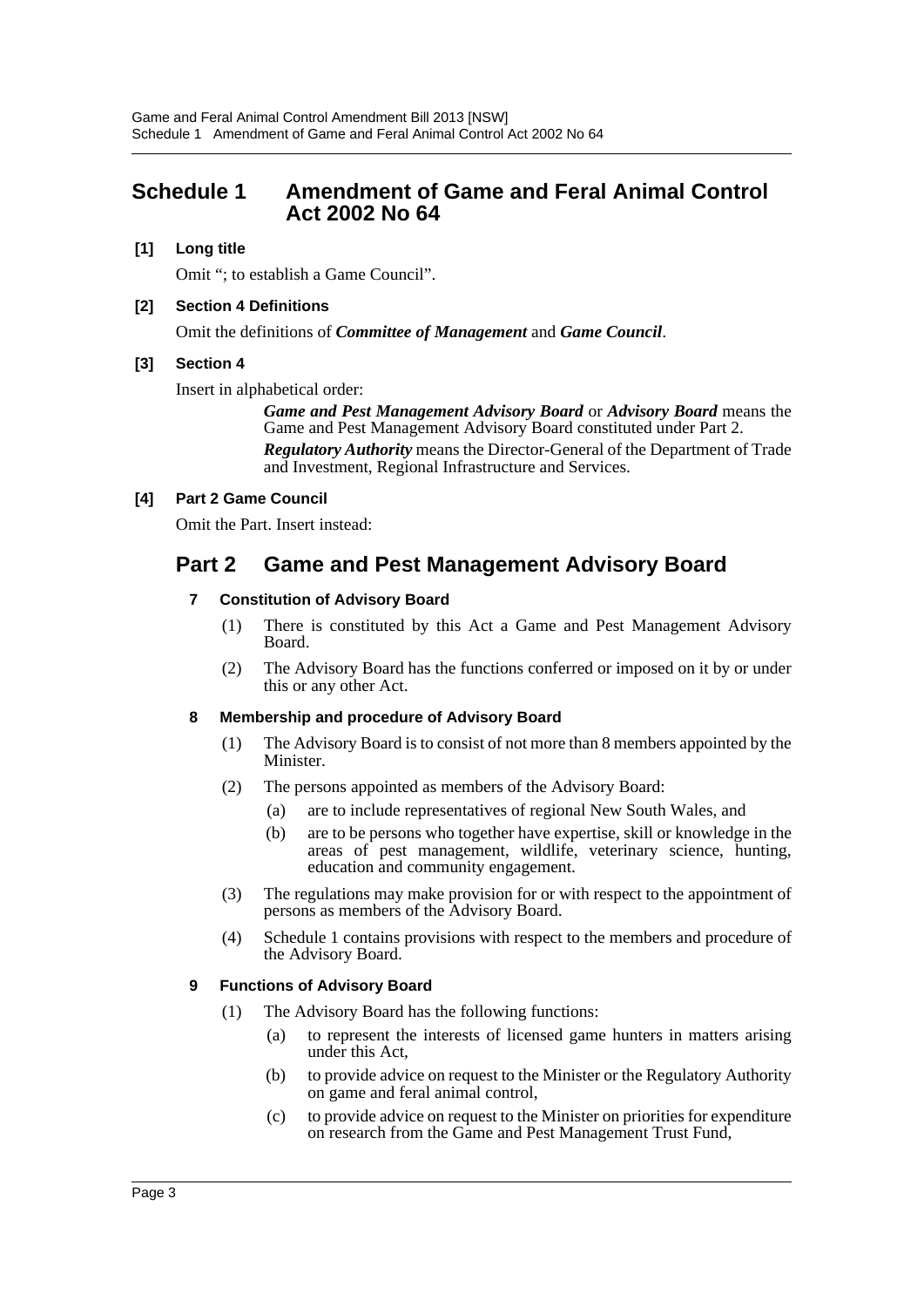- (d) to provide advice to the Minister or the Regulatory Authority on educational courses relating to game hunting.
- (2) The Advisory Board is subject to the control and direction of the Minister (except in relation to the contents of any advice of the Advisory Board).
- (3) The Advisory Board is to provide the Minister with an annual report of its activities during the year.

#### **[5] Sections 19, 20, 21, 22, 28, 29, 33, 34, 35, 40, 45 and 52**

Omit "Game Council" wherever occurring. Insert instead "Regulatory Authority".

#### **[6] Section 33 Appointment of inspectors**

Omit section 33 (1) (a) and (2).

#### **[7] Section 35 Identification**

Omit section 35 (2) (e). Insert instead:

(e) bear the signature of the Regulatory Authority or other person prescribed by the regulations.

#### **[8] Sections 53A and 53B**

Insert after section 53:

#### **53A Delegation by Regulatory Authority**

- (1) The Regulatory Authority may delegate to an authorised person the exercise of any of the functions of the Regulatory Authority other than this power of delegation.
- (2) In this section:

*authorised person* means a statutory officer, a public servant, a person employed by a public or local authority or a person of a class prescribed by the regulations.

#### **53B Game and Pest Management Trust Fund**

- (1) There is established in the Special Deposits Account an account called the Game and Pest Management Trust Fund (*the Fund*).
- (2) Money in the Fund is under the control of the Minister and can be expended by the Minister only for the purposes authorised by this section.
- (3) There is to be paid into the Fund:
	- (a) such percentage of the fees payable under this Act in connection with game hunting licences as the Minister determines from time to time, and
	- (b) any gift or bequest of money for the purposes of the Fund, and
	- (c) any money appropriated by Parliament for the purposes of the Fund or required by law to be paid into the Fund, and
	- (d) the proceeds of the investment of money in the Fund.
- (4) The money in the Fund may be applied for any or all of the following purposes:
	- (a) carrying out research into game and feral animal control,
	- (b) funding the costs of enforcing compliance with the controls imposed under this Act on game hunting,
	- (c) funding the costs of the Game and Pest Management Advisory Board.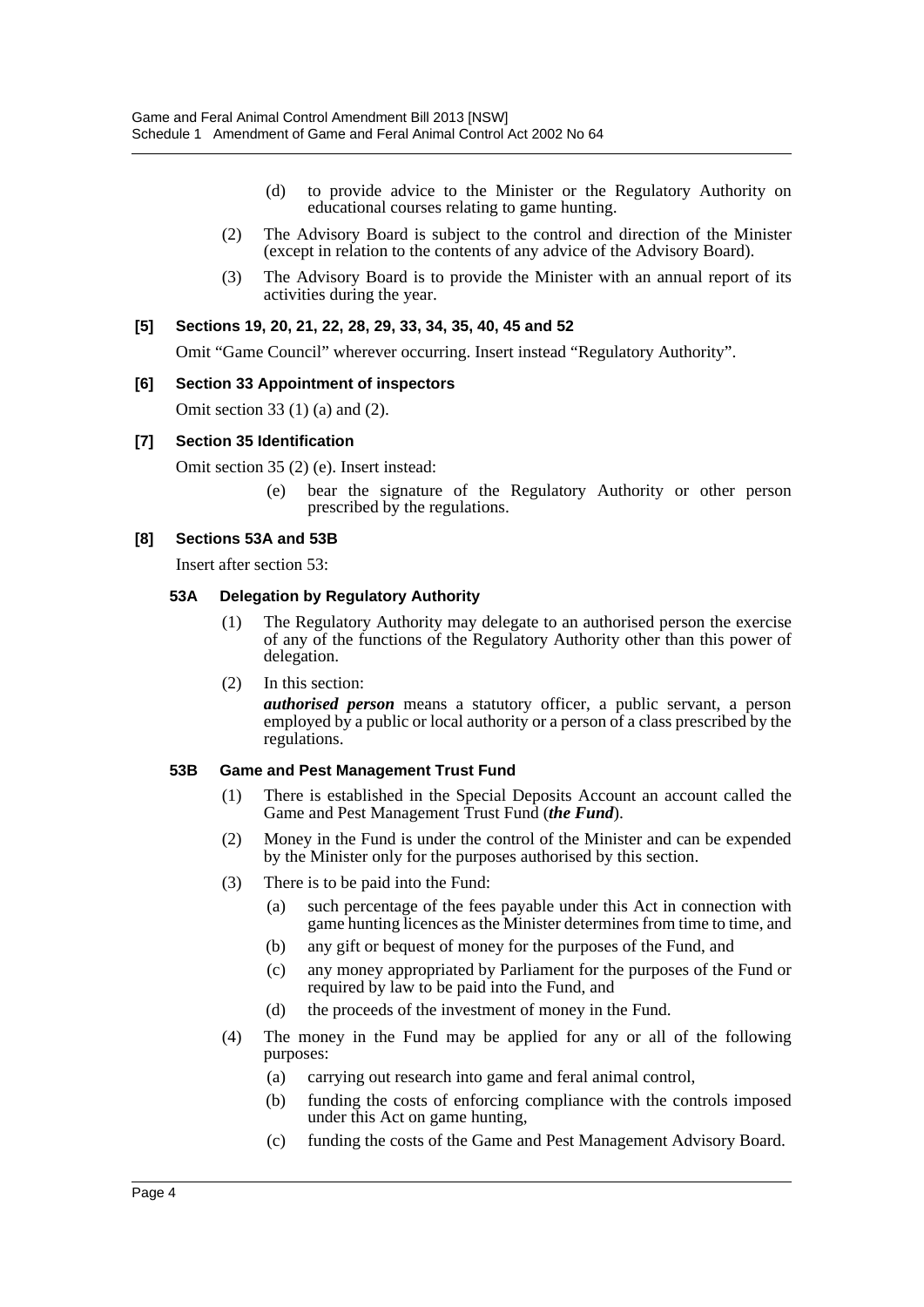(5) The money in the Fund may be invested in any manner authorised by the *Public Authorities (Financial Arrangements) Act 1987* or, if that Act does not confer any such authority, in any manner authorised for the investment of trust funds.

## **[9] Section 58 Evidentiary statements**

Omit "the chief executive officer of the Game Council".

Insert instead "the Regulatory Authority".

### **[10] Schedule 1**

Omit the Schedule. Insert instead:

# **Schedule 1 Provisions relating to members and procedure of Game and Pest Management Advisory Board**

(Section 8)

### **1 Definitions**

In this Schedule:

*Chairperson* means the Chairperson of the Advisory Board. *member* means any member of the Advisory Board.

#### **2 Terms of office of members**

Subject to this Schedule, a member holds office for such period (not exceeding 5 years) as is specified in the member's instrument of appointment, but is eligible (if otherwise qualified) for re-appointment.

### **3 Chairperson**

- (1) One of the members is to be appointed by the Minister as the Chairperson of the Advisory Board.
- (2) The Minister may remove a member from office as Chairperson at any time.
- (3) A member who is a member and Chairperson vacates office as Chairperson if the person:
	- (a) is removed from that office by the Minister, or
	- (b) resigns that office by instrument in writing addressed to the Minister, or
	- (c) ceases to be a member.

### **4 Deputies**

- (1) The Minister may, from time to time, appoint a person to be the deputy of a member, and the Minister may revoke any such appointment.
- (2) In the absence of a member, the member's deputy may, if available, act in the place of the member.
- (3) While acting in the place of a member, a person has all the functions of the member and is taken to be a member.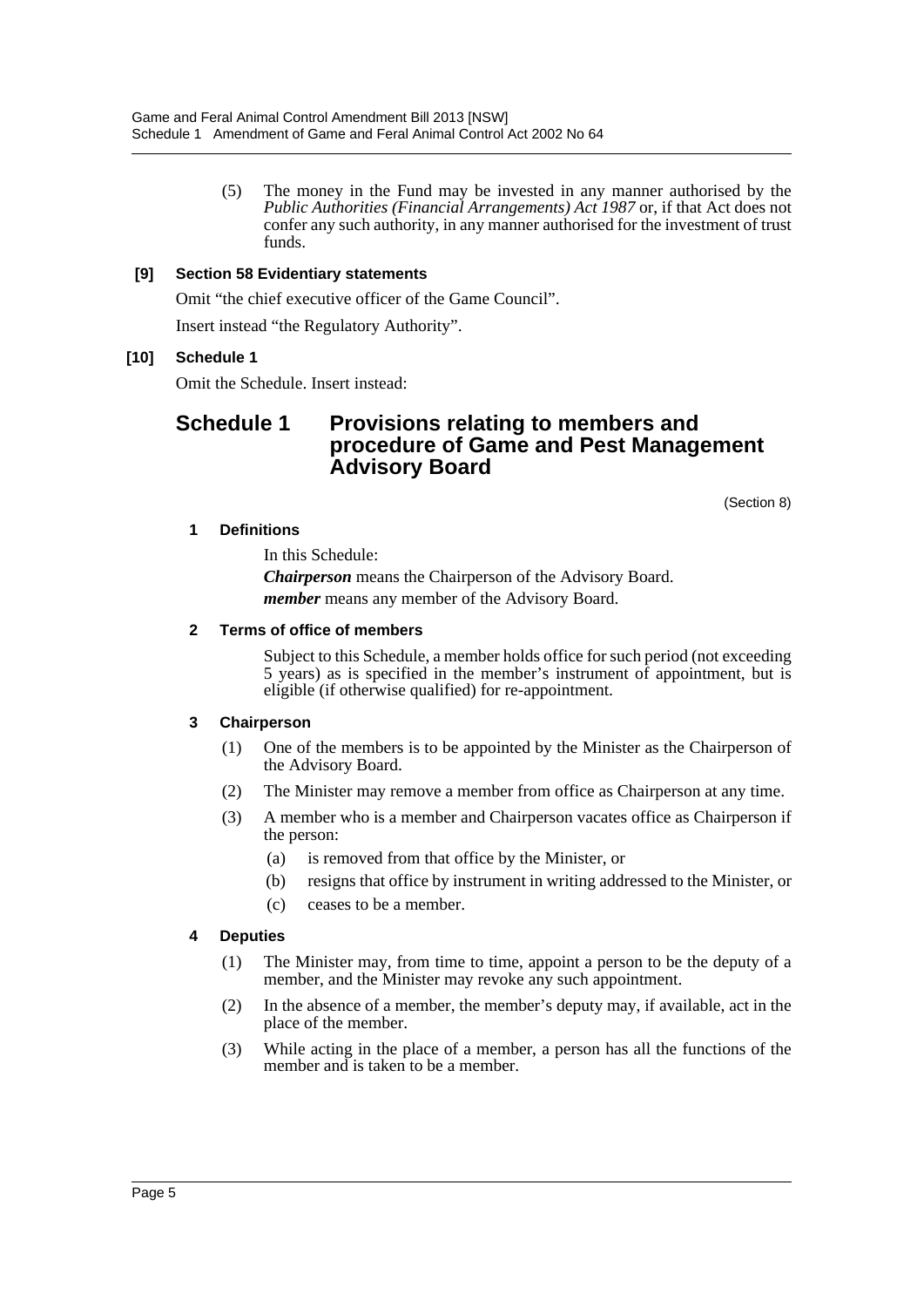## **5 Remuneration**

A member is entitled to be paid such remuneration (including travelling and subsistence allowances) as the Minister may from time to time determine in respect of the member.

## **6 Vacancy in office of member**

- (1) The office of a member becomes vacant if the member:
	- (a) dies, or
	- (b) completes a term of office and is not re-appointed, or
	- (c) resigns the office by instrument in writing addressed to the Minister, or
	- (d) is removed from office by the Minister under this clause, or
	- (e) is absent from 4 consecutive meetings of the Advisory Board of which reasonable notice has been given to the member, except on leave granted by the Advisory Board, or
	- (f) becomes bankrupt, applies to take the benefit of any law for the relief of bankrupt or insolvent debtors, compounds with his or her creditors or makes an assignment of his or her remuneration for their benefit, or
	- (g) becomes a mentally incapacitated person, or
	- (h) is convicted of an offence in New South Wales or elsewhere involving cruelty or harm to animals, or
	- (i) is convicted in New South Wales of an offence that is punishable by imprisonment for 12 months or more or is convicted elsewhere than in New South Wales of an offence that, if committed in New South Wales, would be an offence so punishable.
- (2) The Minister may remove a member from office without notice and for any reason.
- (3) If the office of any member becomes vacant, a person is, subject to this Act, to be appointed to fill the vacancy.

### **7 Personal liability**

A matter or thing done or omitted to be done by the Advisory Board, a member of the Advisory Board or a person acting under the direction of the Advisory Board does not, if the matter or thing was done or omitted to be done in good faith for the purposes of executing this or any other Act, subject a member or a person so acting personally to any action, liability, claim or demand.

### **8 General procedure**

The procedure for the calling of meetings of the Advisory Board and for the conduct of business at those meetings is, subject to this Act and the regulations, to be as determined by the Advisory Board.

### **9 Quorum**

The quorum for a meeting of the Advisory Board is a majority of its members for the time being.

### **10 Presiding member**

(1) The Chairperson is to preside at a meeting of the Advisory Board.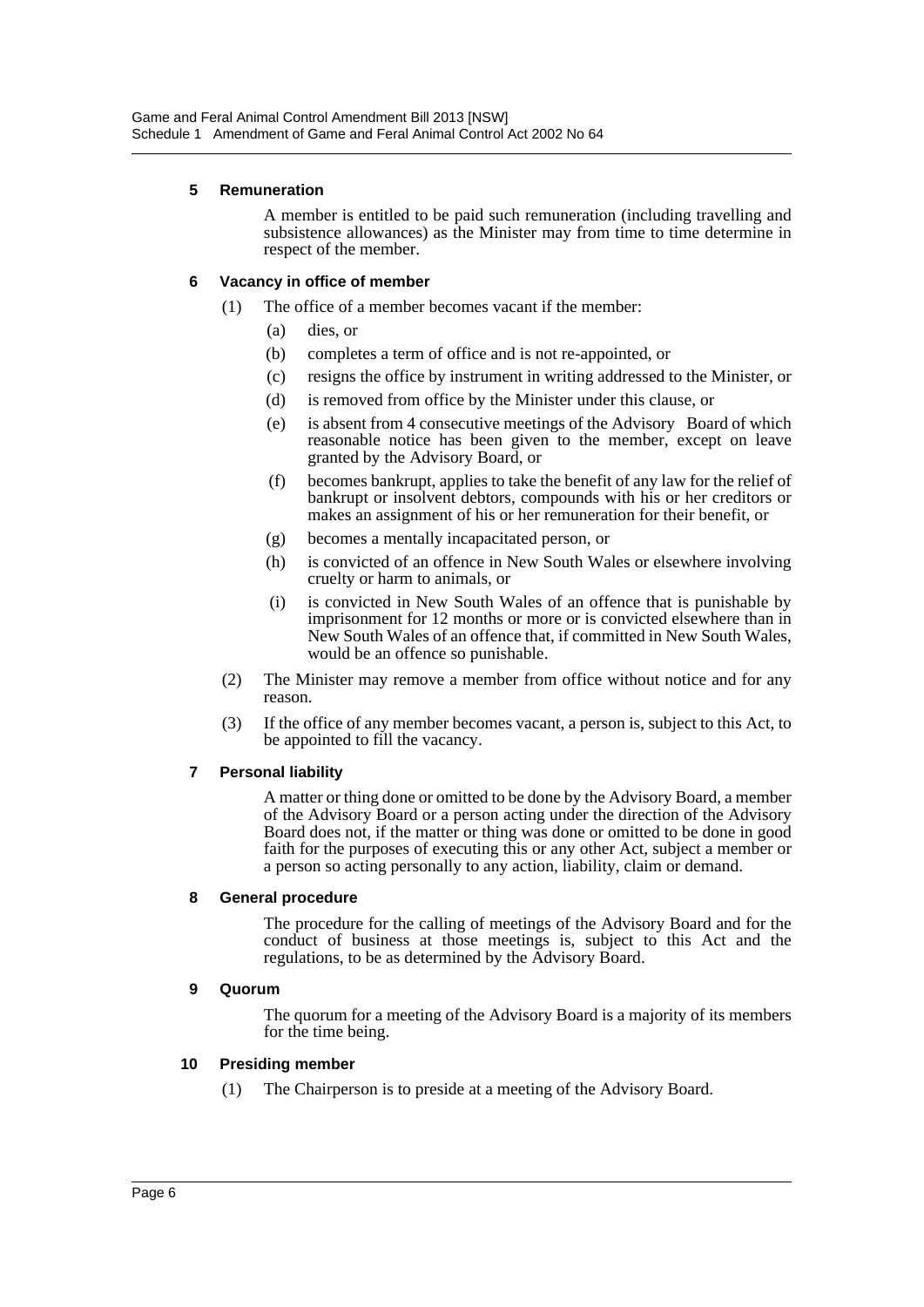- (2) In the absence of the Chairperson, another member elected to chair the meeting by the members present is to preside at a meeting of the Advisory Board.
- (3) The presiding member has a deliberative vote and, in the event of an equality of votes, has a second or casting vote.

## **11 Voting**

A decision supported by a majority of the votes cast at a meeting of the Advisory Board at which a quorum is present is the decision of the Advisory Board.

### **12 Transaction of business outside meetings or by telephone**

- (1) The Advisory Board may, if it thinks fit, transact any of its business by the circulation of papers among all the members of the Advisory Board for the time being, and a resolution in writing approved in writing by a majority of those members is taken to be a decision of the Advisory Board.
- (2) The Advisory Board may, if it thinks fit, transact any of its business at a meeting at which members (or some members) participate by telephone, closed-circuit television or other means, but only if any member who speaks on a matter before the meeting can be heard by the other members.
- (3) For the purposes of:
	- (a) the approval of a resolution under subclause (1), or
	- (b) a meeting held in accordance with subclause (2),

the Chairperson and each member have the same voting rights as they have at an ordinary meeting of the Advisory Board.

- (4) A resolution approved under subclause (1) is, subject to the regulations, to be recorded in the minutes of the meetings of the Advisory Board.
- (5) Papers may be circulated among the members for the purposes of subclause (1) by facsimile, email or other transmission of the information in the papers concerned.

### **13 Frequency of meetings**

The Advisory Board is to meet at least twice each year.

### **14 First meeting**

The Minister may call the first meeting of the Advisory Board in such manner as the Minister thinks fit.

#### **[11] Schedule 2 Provisions relating to members and procedure of Committee of Management**

Omit the Schedule.

## **[12] Schedule 4 Savings, transitional and other provisions**

Insert at the end of clause 1 (1):

any other Act that amends this Act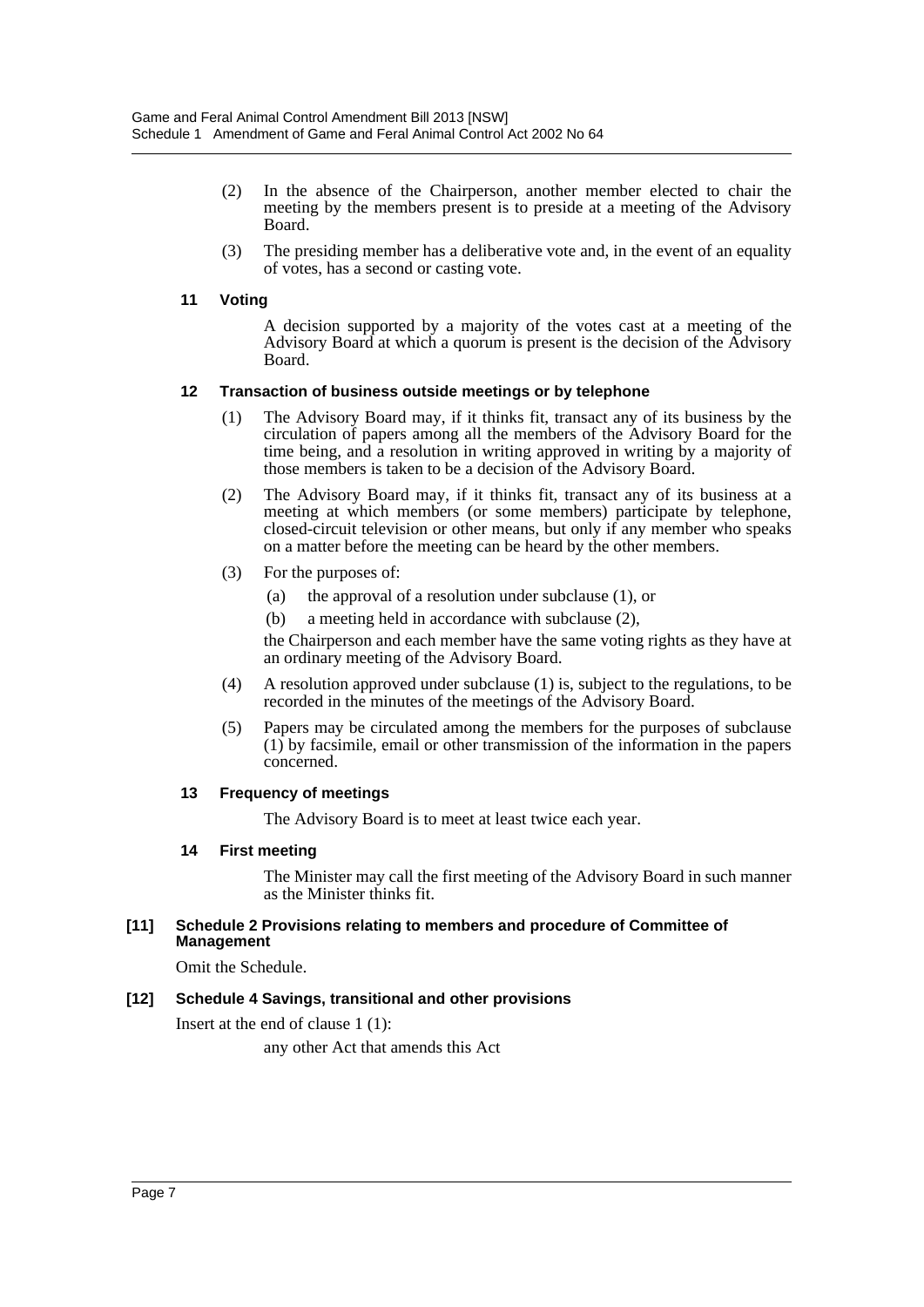## **[13] Schedule 4**

Insert at the end of the Schedule with appropriate Part and clause numbers:

# **Part Provisions consequent on enactment of Game and Feral Animal Control Amendment Act 2013**

#### **Dissolution of Game Council and Committee of Management of Game Council**

- (1) The Game Council of New South Wales and the Committee of Management of the Game Council are dissolved.
- (2) On the dissolution of the Game Council, the assets, rights and liabilities of the Game Council immediately before its dissolution become the assets, rights and liabilities of the Crown.
- (3) The persons who were members of the Game Council or the Committee of Management of the Game Council immediately before their dissolution cease to be members and are not entitled to any remuneration or compensation because of the loss of that office.
- (4) In this clause:

*assets* means any legal or equitable estate or interest (whether present or future, whether vested or contingent and whether personal or assignable) in real or personal property of any description (including money), and includes securities, choses in action and documents.

*liabilities* means any liabilities, debts or obligations (whether present or future, whether vested or contingent and whether personal or assignable).

*rights* means any rights, powers, privileges or immunities (whether present or future, whether vested or contingent and whether personal or assignable).

### **Staff employed in Game Council Division**

The persons employed in the Game Council Division of the Government Service immediately before the abolition of that Division (on the commencement of Schedule 2.8 to the *Game and Feral Animal Control Amendment Act 2013*) are transferred to and taken to be employed in the Department of Trade and Investment, Regional Infrastructure and Services.

#### **Game Council Account**

Money standing to the credit of the Game Council Account under section 13 on the dissolution of the Game Council is taken to be money standing to the credit of the Game and Pest Management Trust Fund under section 53B.

#### **Hunting licences**

- (1) A game hunting licence granted by the Game Council and in force immediately before its dissolution is taken to be a game hunting licence granted by the Regulatory Authority. An application for a game hunting licence that was pending immediately before the dissolution of the Game Council is taken to be an application made to the Regulatory Authority.
- (2) The suspension of a game hunting licence, or the disqualification of a person from holding a game hunting licence, that was imposed by the Game Council before its dissolution is taken to be a suspension or disqualification imposed by the Regulatory Authority.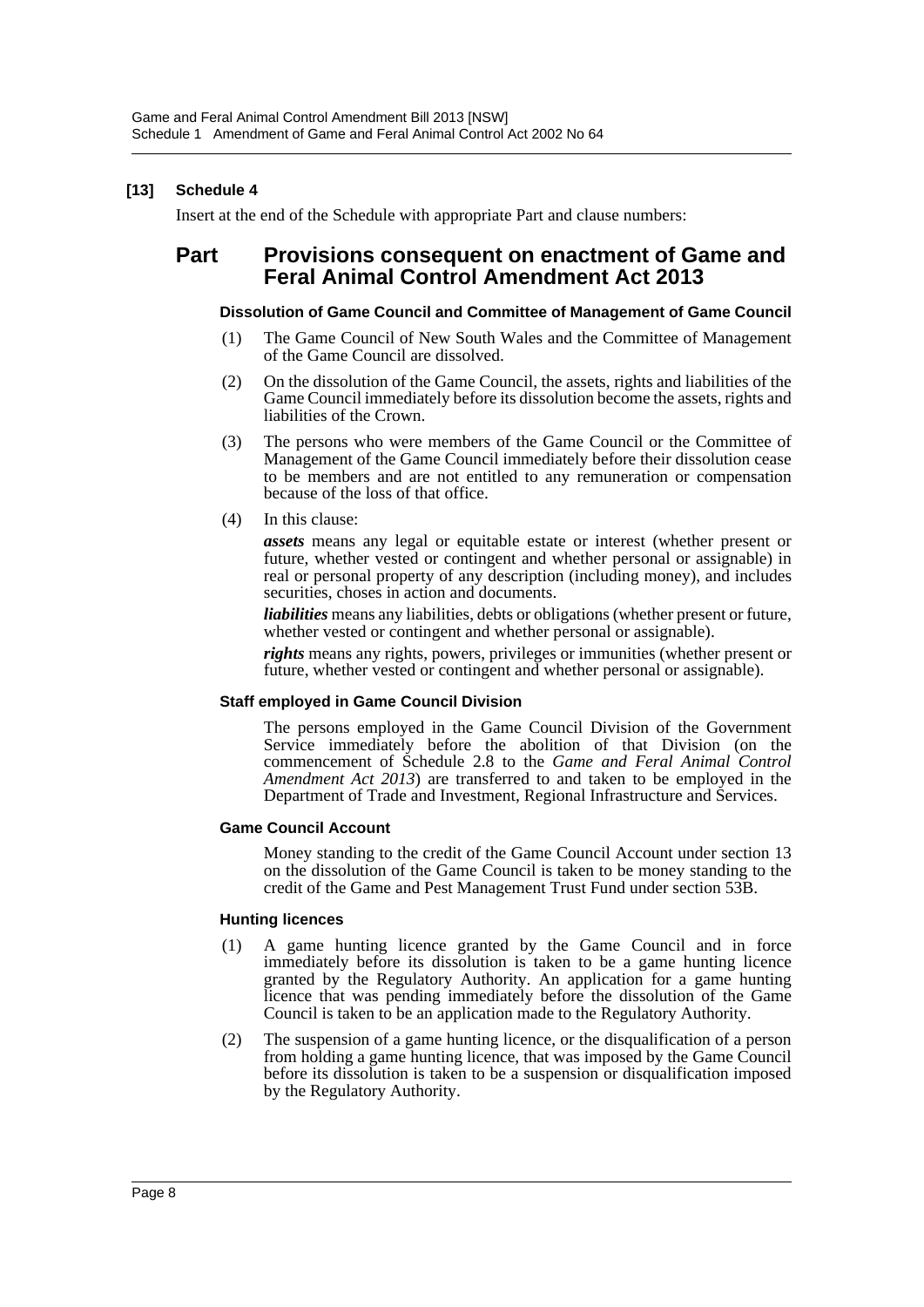#### **Approved hunting clubs or organisations**

A hunting club, or organisation, approved by the Game Council under section 19 immediately before its dissolution is taken to be a hunting club, or organisation, approved by the Regulatory Authority under that section.

#### **Authorised agents**

- (1) A person who was an authorised agent under an arrangement entered into with the Game Council under section 28 immediately before its dissolution ceases to be an authorised agent and the arrangement is terminated.
- (2) A person is not entitled to any compensation as a consequence of the termination of an arrangement by this clause.
- (3) However, any such person may become an authorised agent under an arrangement entered into with the Regulatory Authority.

#### **Inspectors**

- (1) A person who was, immediately before the dissolution of the Game Council, an inspector appointed by the Game Council under section 33 is taken to have been appointed as an inspector by the Regulatory Authority.
- (2) An identification card issued to the person by the Game Council under section 35 is taken to be an identification card issued by the Regulatory Authority.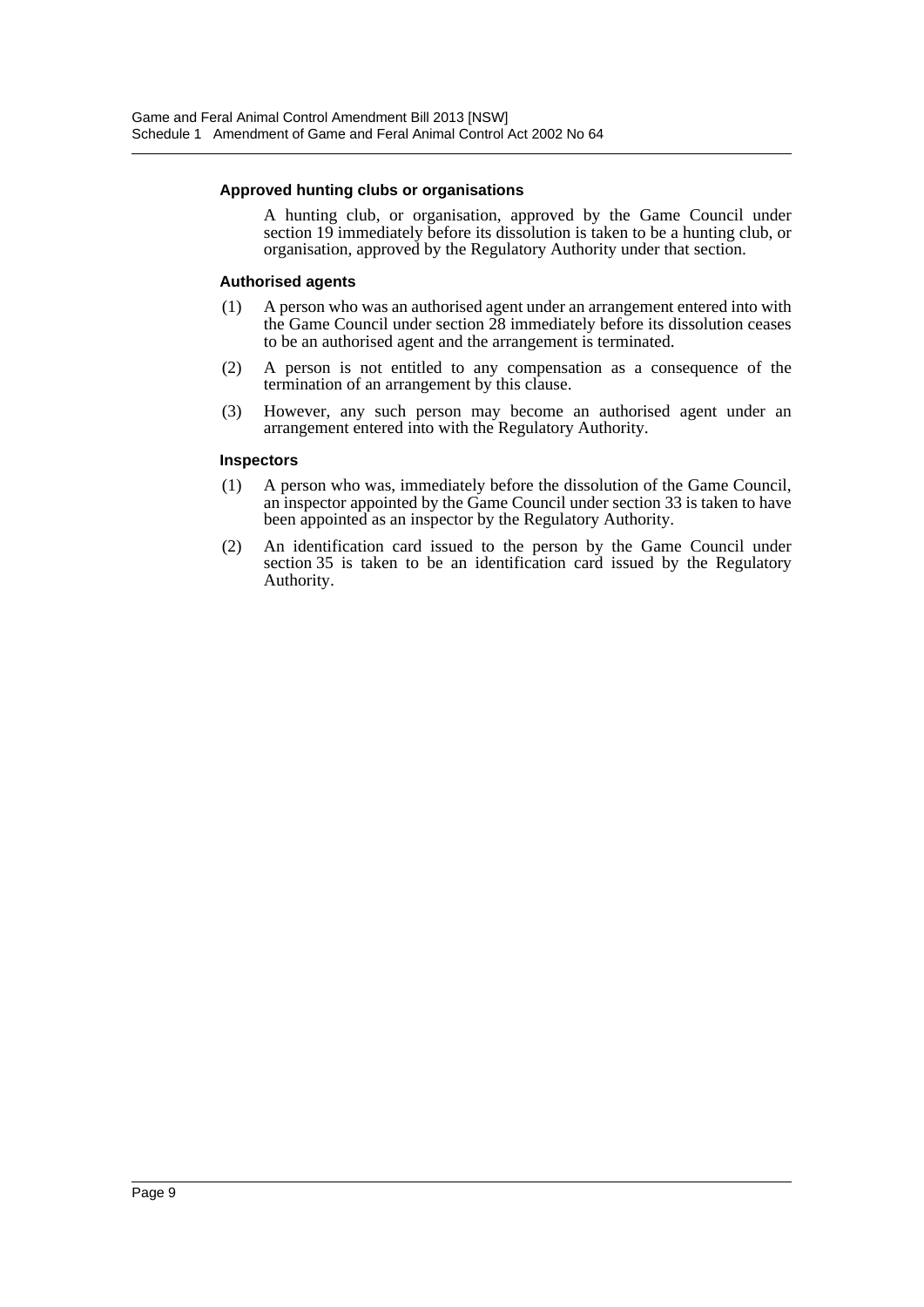# <span id="page-10-0"></span>**Schedule 2 Consequential amendments of other Acts and instruments**

## **2.1 Deer Act 2006 No 113**

**Section 9 Consultation and approval before making deer control order**

Omit section  $9(1)(d)$ .

## **2.2 First State Superannuation Act 1992 No 100**

## **Schedule 1 Employers**

Omit "Game Council of New South Wales".

## **2.3 Game and Feral Animal Control Further Amendment Act 2012 No 104**

**[1] Schedule 1 Amendment of Game and Feral Animal Control Act 2002 No 64** Omit Schedule 1 [4] and [14].

## **[2] Schedule 1 [10], proposed sections 32A (1), 32D, 32E and 32F**

Omit "Game Council" and "Native Game Bird Management Committee" wherever occurring.

Insert instead "Regulatory Authority".

# **[3] Schedule 1 [10], proposed section 32C Native Game Bird Management Committee**

Omit proposed section 32C. Insert instead:

## **32C Consultation with the head of the Office of Environment and Heritage**

The Regulatory Authority is to consult the head of the Office of Environment and Heritage in the exercise of functions under this Part of setting quotas under section 32D, determining the matters referred to in section 32E and recognising any official waterfowl identification test under section 32F.

## **[4] Schedule 1 [10], proposed section 32D (2)**

Omit "the Committee". Insert instead "the Regulatory Authority".

## **2.4 Game and Feral Animal Control Regulation 2012**

## **[1] Part 2 Game Council**

Omit the Part.

## **[2] Clauses 9 (2), 12, 14, 16 (6), 17 and 18 (2) and Schedule 1**

Omit "Game Council" and "Game Council's" wherever occurring. Insert instead "Regulatory Authority" and "Regulatory Authority's" respectively.